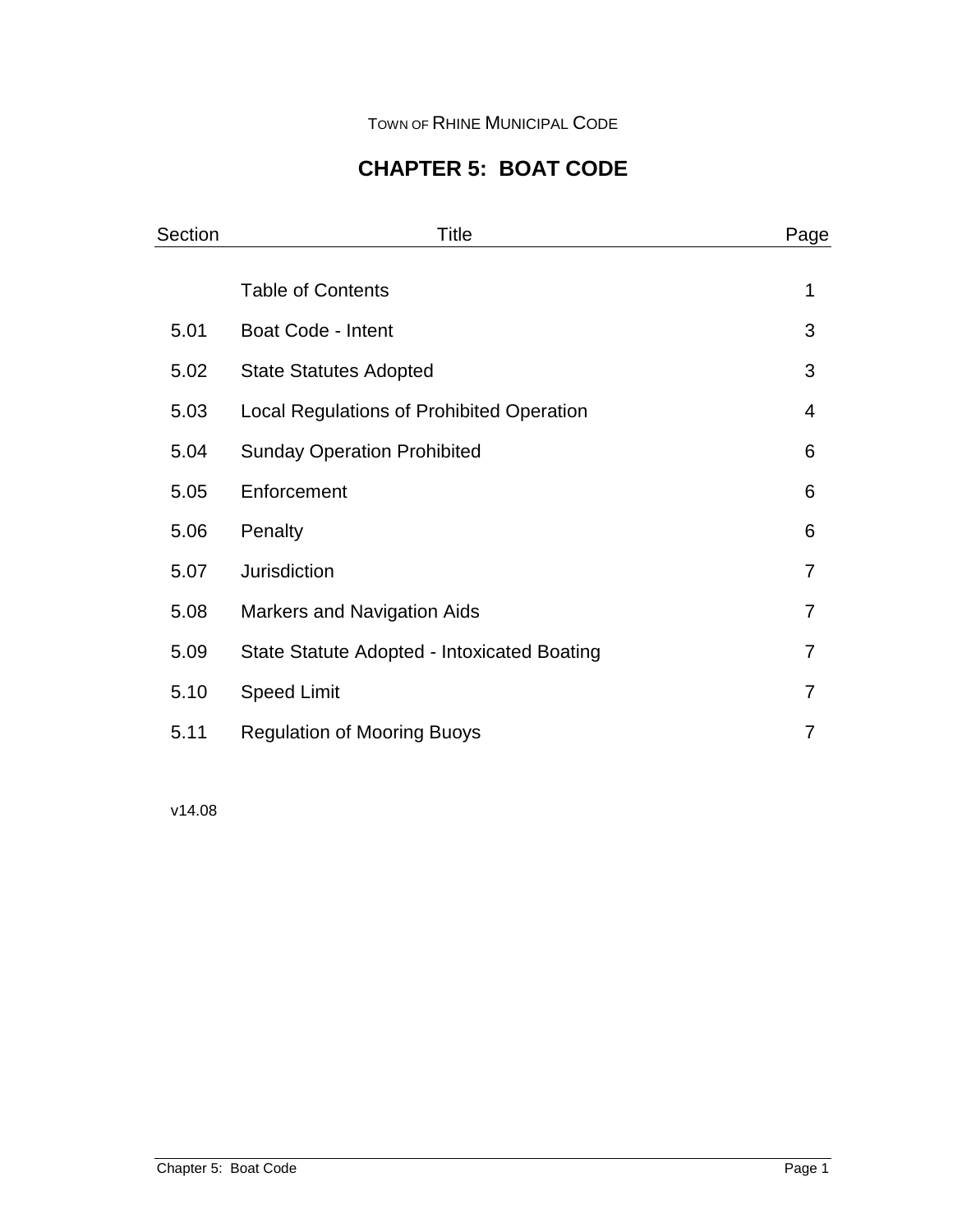*This page intentionally left blank.*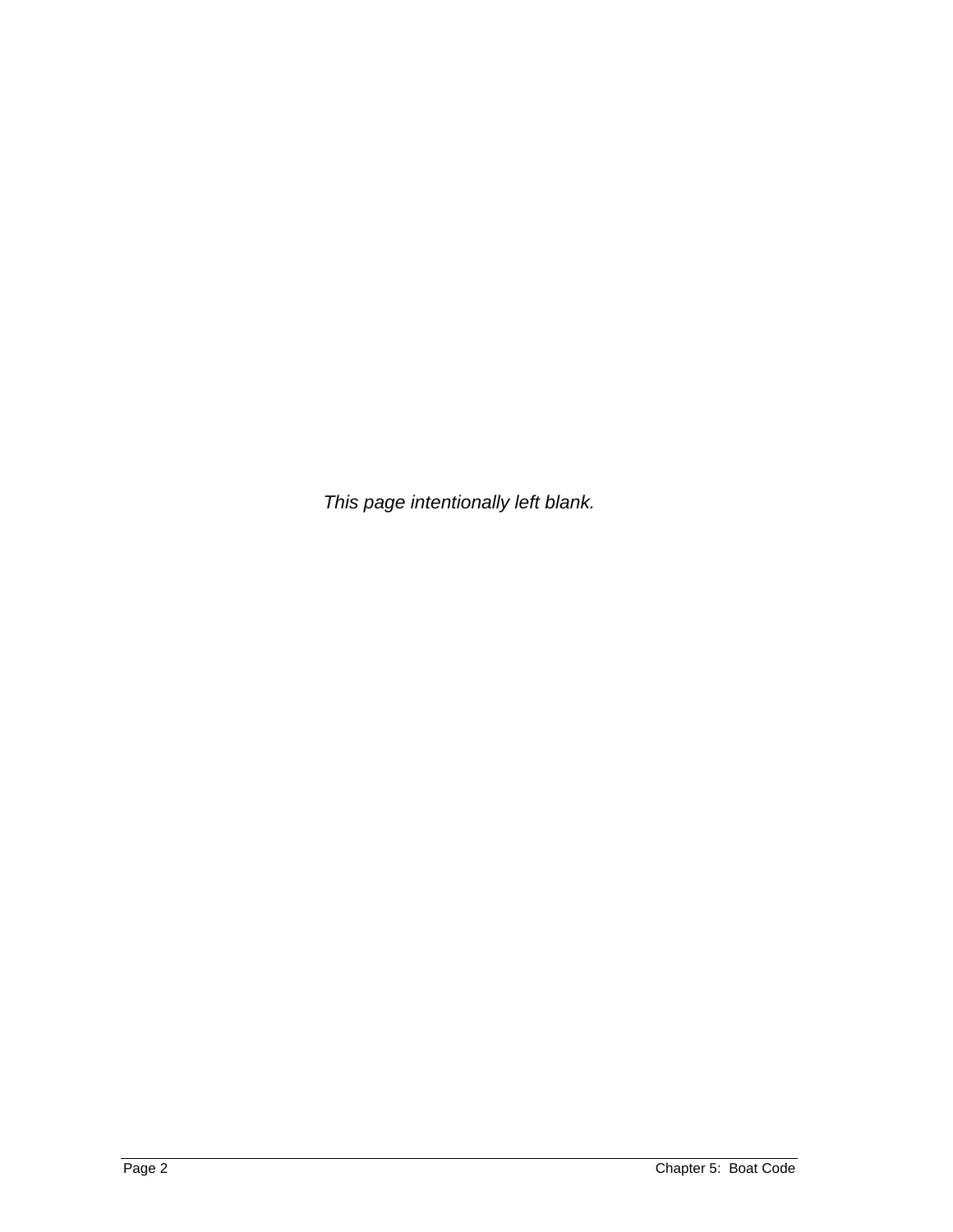**5.01 BOAT CODE - INTENT.** The intent of this Ordinance is to provide safe and healthful conditions for the enjoyment of aquatic recreation consistent with public rights and interest and the capability of the water resource, and all regulations herein apply to the use of waters under the jurisdiction of the Town of Rhine.

**5.02 STATE STATUTES ADOPTED.** The following statutory provisions describing and defining regulations with respect to water traffic, boats, boating, and related water activities and safety in the following enumerated Sections of the Wisconsin Statutes are hereby adopted and by reference made a part of this Ordinance to be enforced upon all waters of the Town of Rhine, Sheboygan County, Wisconsin.

- (1) 30.07 Transportation of Aquatic Plants and animals; Placement of Objects in Navigable Waters *[Created 8/5/14, Ord 2014-4 (Renum (1)-(16)]*
- (2) 30.50 Definitions
- (3) 30.51 Operation of Unnumbered Motor Boats Prohibited; Exemptions
- (4) 30.52 Certificates of Number; Applications, Issuance, Renewals, Fees
- (5) 30.53 Identification Number to be Displayed on Boats; Certificates to be Carried
- (6) 30.54 Transfer of Ownership of Numbered Boat
- (7) 30.55 Notice of Abandonment or Destruction of Boat or Change of Address
- (8) 30.60 Classification of Motor Boat
- (9) 30.61 Lighting Equipment
- (10) 30.62 Other Equipment
- (11) 30.64 Patrol Boats Exempt from Certain Regulations
- (12) 30.65 Traffic Rules
- (13) 30.66 Speed Restrictions (Reasonable & Prudent)
- (14) 30.67 Accidents and Accident Reports
- (15) 30.68 Prohibited Operation
- (16) 30.69(1b-2) Water Skiing
- (17) 30.70 Skin Diving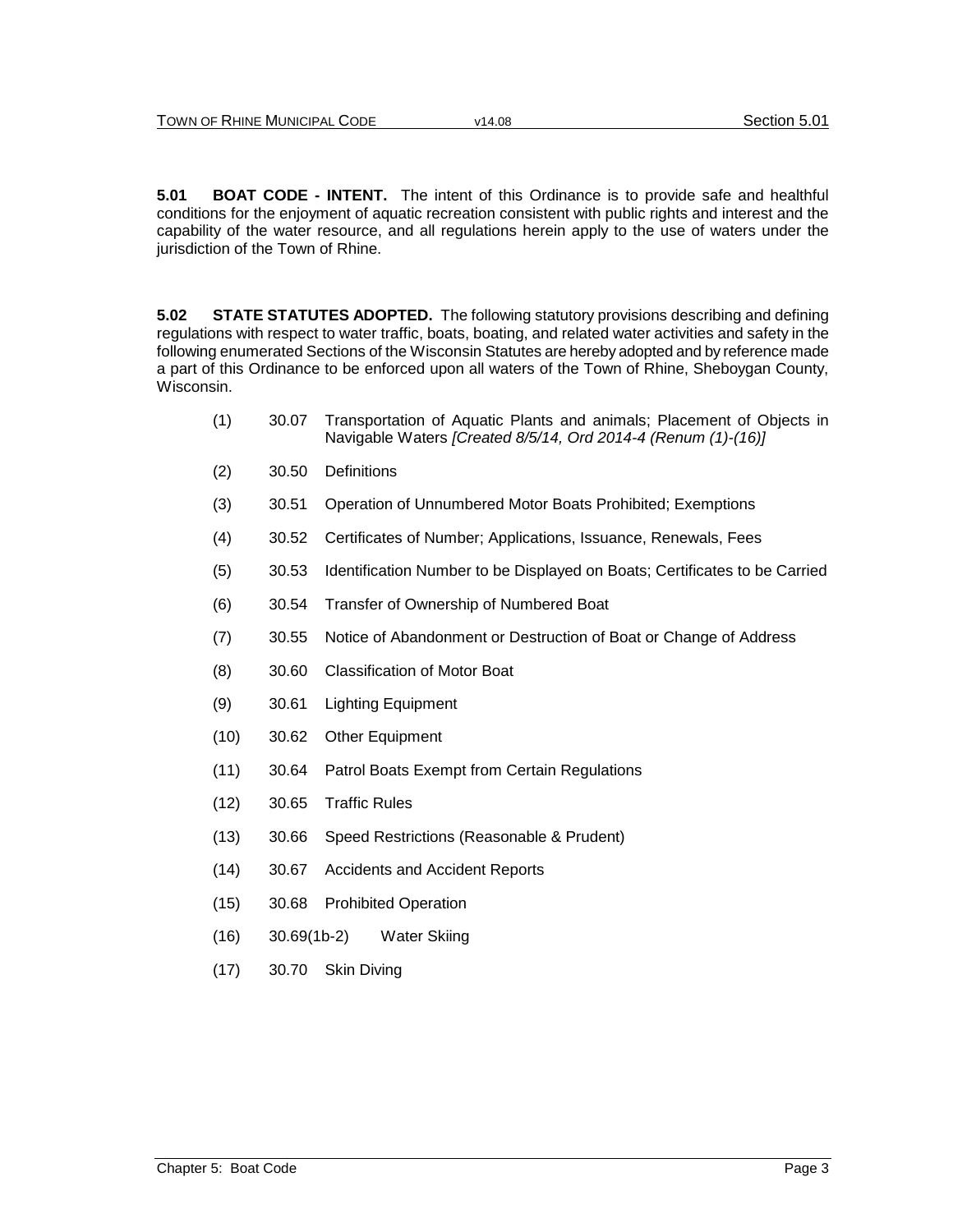## **5.03 LOCAL REGULATIONS OF PROHIBITED OPERATION.**

(1) That no person may operate a motor boat towing a person on water skis, aquaplane, or similar device and that no person may engage in water skiing, aquaplaning, or similar activity at any time from 7:30 p.m. to 10:00 a.m. except to the extent that such activities are prohibited by Wis. Stat.  $§$  30.69(1)(a).

(2) A speed of "slow-no wake" speed is established at all hours for all boats operating on Big Elkhart Lake to the shore side of no-wake buoys designated as follows:

(a) Buoy Number One is located off the eastern shore at Camp Brosius and it is currently placed at one hundred sixty-five feet (175') from the eastern shore of the camp.

(b) Buoy Number Two is located two hundred feet (200') off the stone steps at Jack Van Der Vaart residence.

(c) Buoy Number Three is located seventy-five feet (75') west of Hayssen's Boathouse and two hundred ten feet (210') out from that point.

(d) Buoy Number Four is one hundred and sixty feet (165') off of the Dempsey Boathouse or off of the point the structure was originally built on.

(e) Buoy Number Five is a current buoy located two hundred feet (200') from shore at the point located northwest of the Freudenfeld property.

(f) Buoy Number Six is located two hundred feet (200') off of the Freudenfeld structure that currently is a boathouse.

(g) Buoy Number Seven is located two hundred feet (200') off of the structure used to mount the pier at the Robert Mclntyre cottage.

(h) Buoy Number Eight is a new buoy that will be located approximately three hundred fifty feet (350') off of the John Linnehan cottage.

Buoy Number Nine is located east of Dr. Sellinger's deck area approximately one hundred fifty feet (150') to the east and to be located two hundred fifty-two feet (252') from that location.

(j) Buoy Number Ten is located two hundred feet (200') directly in front of the Leonard Gentine pier.

(k) Buoy Number Eleven is located approximately one hundred seventy-five feet (175') feet off the William Thieman residence.

(l) Buoy Number Twelve is located two hundred feet (200') off of the shore of Lehey's cottage.

(m) Buoy Number Thirteen is located off of the Ann McComis cottage at a distance of three hundred feet (300') directly in line with the Gary Dulmes cottage located on the southern shore of Sheboygan Bay.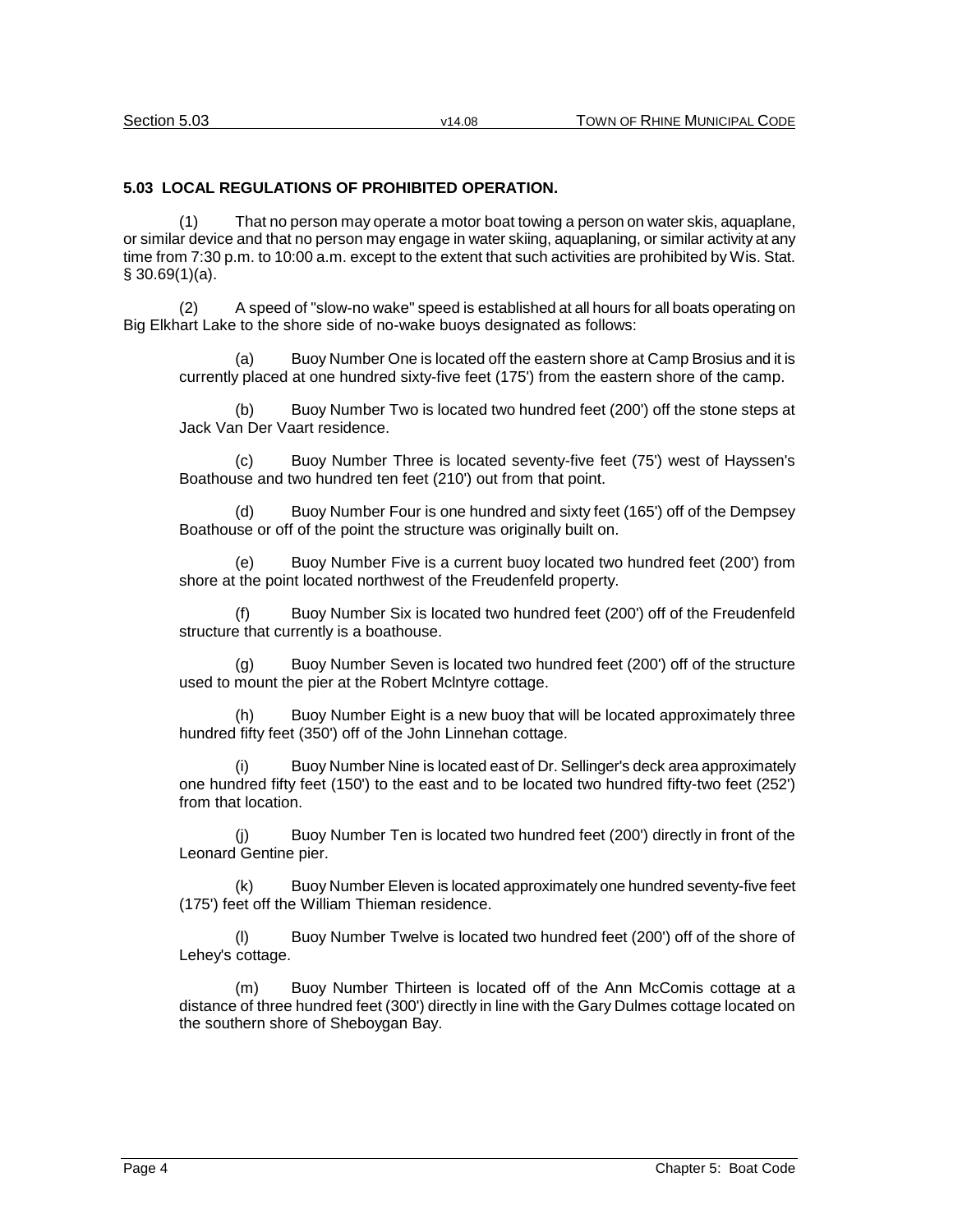(n) Buoy Number Fourteen is located directly off of the Ballhorn cottage almost directly in line with the Imig cottage directly across the Lake.

(o) Buoy Number Fifteen is located two hundred fifty feet (250') off of the Worm cottage.

(p) Buoy Number Sixteen is located two hundred feet (200') off of Sharpe's point.

(q) Buoy Number Seventeen is located three hundred feet (300') off of the Gottsacker residence on the east shore of Elkhart Lake.

(r) Buoy Number Eighteen is a new buoy placed three hundred feet (300') from the Point Elkhart Beach area.

(s) Buoy Number Nineteen is located three hundred feet (300') off of the Point Elkhart Condominium Point.

(t) Buoy Number Twenty is located in a direct line equidistant between Nineteen and Twenty-one.

(u) Buoy Number Twenty-one is placed four hundred twenty-five feet (425') off of the location where the Camp Harand Pier is attached to shore.

(v) Buoy Number Twenty-two is located three hundred feet (300') off of Siebken's beach.

(w) Buoy Number Twenty-three is located two hundred fifty feet (250') from the swimming pier located at Barefoot Bay Resort.

(x) Buoy Number Twenty-four will be in a direct line with Twenty-three through Twenty-seven based upon the location of these buoys as stated.

(y) Buoy Number Twenty-five will be in line with Buoy Numbers Twenty-four, Twenty-six, and Twenty-seven. There will be a direct line between these buoys.

(z) Buoy Number Twenty-six will be in direct line with buoys Twenty-three through Twenty-seven based upon the placement of buoy Twenty-seven.

(aa) Buoy Number Twenty-seven is located one hundred twenty feet (120') off of Imig point.

(bb) Buoy Number Twenty-eight will be located one hundred sixty feet (160') off of the Lee Verhulst shoreline. This distance is measured from the shore area where the pier meets the land.

(cc) Buoy Number Twenty-nine is located two hundred feet (200') off of Bray's point.

(dd) Buoy Number Thirty is located two hundred feet (200') off of the Dallanbach home located on Lakeshore Drive.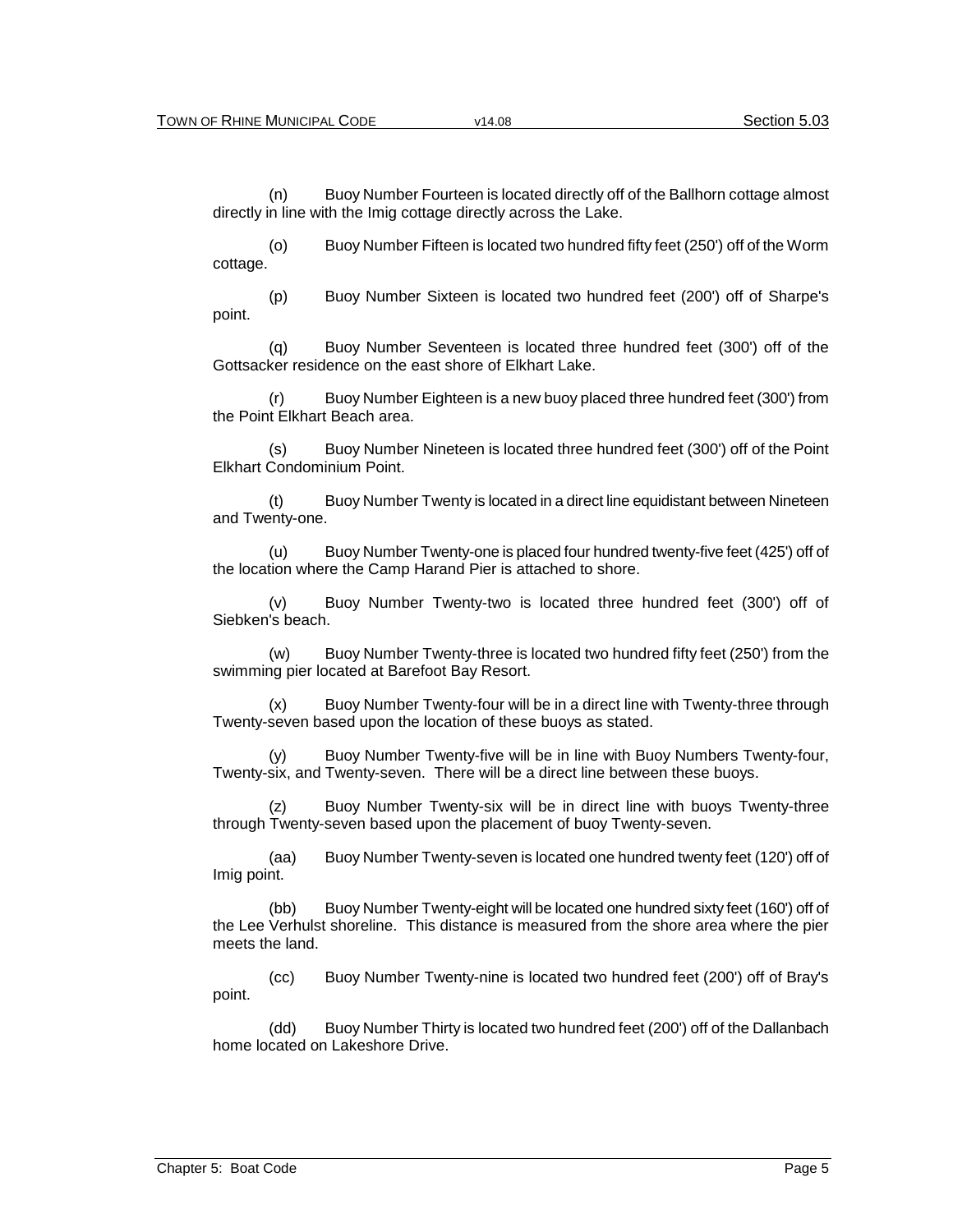(ee) Buoy Number Thirty-one is located two hundred feet (200') off of the Frank Rieder lake frontage.

(ff) Buoy Number Thirty-two will be located three hundred ten feet (310') off the Harry Bremer boathouse.

(gg) Buoy Number Thirty-three will be located three hundred and thirty feet (330') off of the octagon house located on the point of Camp Brosius. This buoy is to be lined up with the flagpole on the Walter Vollrath residence which is located on the North shore of Elkhart Lake.

Buoys are numbered in conjunction with their location beginning at the outlet in a counterclockwise direction.

(3) A speed limit of "slow-no wake" speed is established on all Town of Rhine waters between the hours of 7:30 p.m. and 10:00 a.m. except as prohibited by Wis. Stat. § 30.68.

(4) No person may operate a motorboat towing a person on water skis, aquaplane, or similar device unless there is in the boat a competent person as required by Wis. Stat. § 30.69(1). The operator of such motorboat shall meet all of the requirements of Wis. Stat. ch. 30.

## **5.04 SUNDAY OPERATION PROHIBITED.**

(1) There shall be no power boating on Elkhart Lake, Little Elkhart Lake, or Crystal Lake during the hours of 12:01 A.M. to midnight on Sundays beginning the second Sunday in June through and including the second Sunday in September of any year except as is provided in Subsection (2). Power boating is defined as any craft propelled by an electrical, gasoline, diesel, or other type of motor.

(2) Commencing the second Sunday in June and ending the third Sunday in September, craft propelled by electric motors and operated at "slow-no wake" speeds shall be allowed on Elkhart Lake, Little Elkhart Lake, and Crystal Lake at all times.

**5.05 ENFORCEMENT.** The Village of Elkhart Lake Police Department, pursuant to contract with the Town of Rhine, will provide law enforcement services and will patrol Elkhart Lake and Little Elkhart Lake and enforce all Sections relating to boating and boating activities. Enforcement of this Ordinance on Crystal Lake will also be provided by the Village of Elkhart Lake Police Department pursuant to said contract with the Town of Rhine. Said contract provides for an annual sum to be paid by the Town of Rhine to the Village of Elkhart Lake for said services. The officers patrolling and enforcing these Sections shall be hired and under the control of the Elkhart Lake Chief of Police and Village Board of Elkhart Lake.

**5.06 PENALTY.** Any person who shall violate any of the provisions of this Ordinance shall be subject to the penalties of Wis. Stat. § 30.80 which is hereby adopted by reference.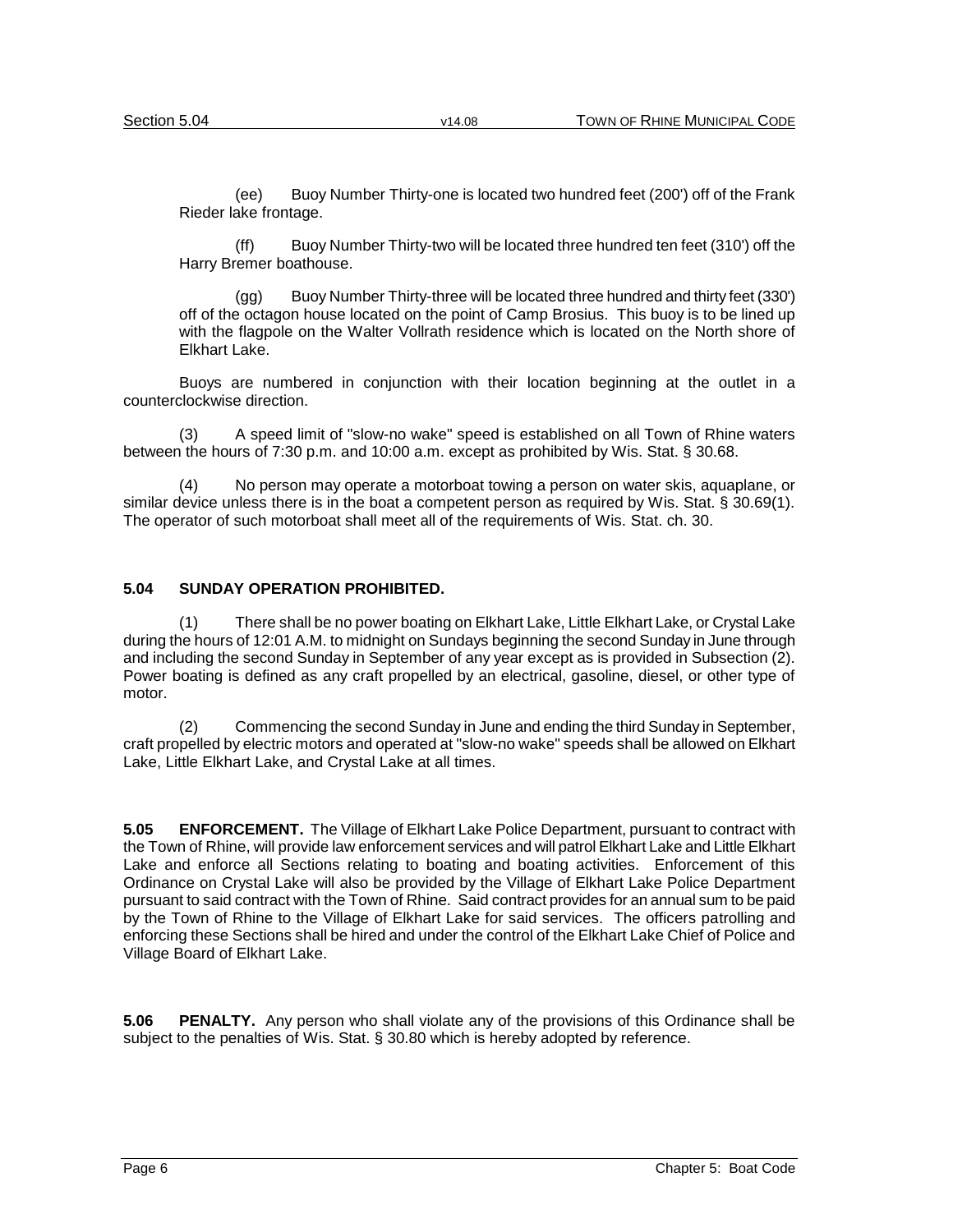**5.07 JURISDICTION.** It is expressly understood that the jurisdiction over the waters of Big Elkhart Lake is jointly held by the Town of Rhine and the Village of Elkhart Lake. It is also expressly understood that jurisdiction over the waters of Little Elkhart Lake is also held by the Town of Rhine. It is further understood that jurisdiction over the waters of Crystal Lake is jointly held by the Town of Rhine and Town of Plymouth.

**5.08 MARKERS AND NAVIGATION AIDS.** The police officer employed pursuant to Section 5.05 or anyone he directs shall have authority to place and remove markers and navigation aids as shall best carry out the intent of Chapter 5 of this Code and the public interest as authorized and in compliance with the regulations of the Wisconsin Department of Natural Resources. No other person shall place, remove, damage, destroy, moor, or attach any watercraft to the same.

**5.09 STATE STATUTE ADOPTED–INTOXICATED BOATING.** Wis. Stat. § 30.681 relating to intoxicated boating is hereby adopted by reference thereto and made a part of this Ordinance to be enforced upon the waters of Elkhart Lake, Little Elkhart Lake, and Crystal Lake, all in the County of Sheboygan, State of Wisconsin.

**5.10 SPEED LIMIT.** In addition to complying with the speed restrictions imposed by Section 5.03(2), no person shall operate a boat or vessel at a speed in excess of thirty-five (35) miles per hour on Elkhart Lake, Crystal Lake, or Little Elkhart Lake. (Rev. 08/99)

## **5.11 REGULATION OF MOORING BUOYS.**

(1) No person shall place or use a mooring buoy within two hundred feet (200') from shore in the waters of Elkhart Lake without first obtaining a permit. Permits to place mooring buoys shall be issued by the Chief of Police for the Village of Elkhart Lake. Applicants for the placement of mooring buoys shall demonstrate compliance with the provisions of this Ordinance and the requirements of Wis. Stat. § 30.772 and Wis. Admin. Code Ch. NR 5.09. No person shall place a mooring buoy in the waters of Elkhart Lake beyond two hundred feet (200') from shore without first obtaining a permit from the Town Board for the Town of Rhine and the Wisconsin Department of Natural Resources.

(2) The application for any such permit issued by the Town Board or the Chief of Police shall describe the real estate and approximate location of the mooring buoy, setting forth the distancing of the mooring buoy to the property lines of abutting neighboring riparian lands together with any additional details and specifications which the Town Board or Chief of Police may require. Said application shall also state the name and permanent address of the applicant.

(3) Upon the filing of such application, the issuing authority shall make proper investigation and determine that the applicant is in compliance with all of the requirements of this Section and applicable laws of the State of Wisconsin and rules and orders of the Wisconsin Department of Natural Resources.